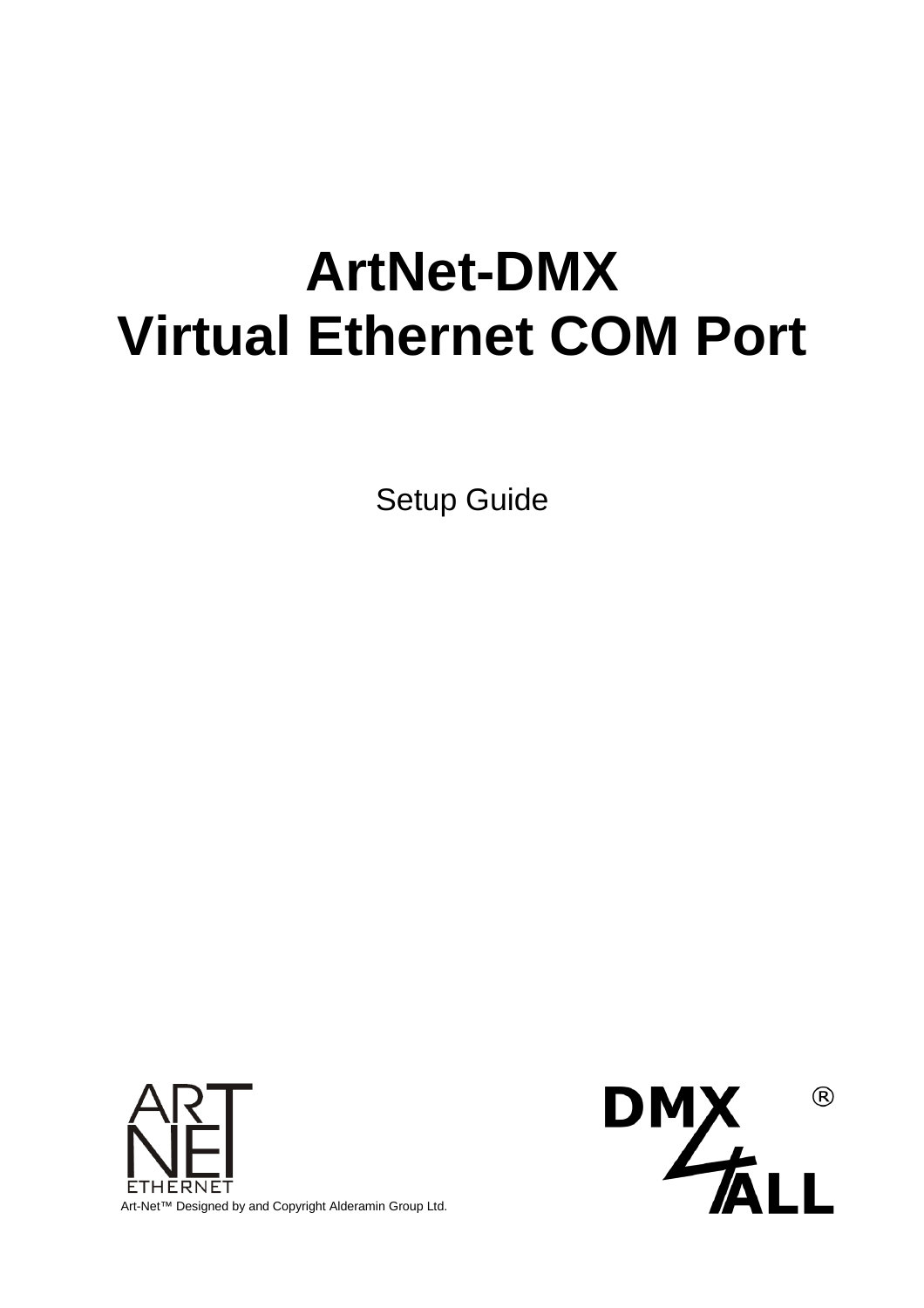

### **DMX4ALL-Command support**

The ArtNet-DMX Interfaces

- **ArtNet-DMX STAGE-PROFI 1.1**
- **ArtNet-DMX STAGE-PROFI DR 1.1**
- **ArtNet-DMX TWIN PoE**

has an additional communication-port which can receive the data from TCP-bundle at the port 10001. This port uses the DMX4ALL-Commands in this way that the **above mentioned interfaces** are compatible to the LAN-DMX STAGE-PROFI.

#### **TCP-Control**

For control the interface directly with the TCP-connection please use the preset IPaddress and use the port 10001. The sent and received data are RAW-data bundle.

Please take the DMX4ALL-Commands which are possible from the separate DMX4ALL-Command description.

#### **VCP-Control**

For the control with a COM-port a TCP-VCP-program must be installed which provides a virtual Com port (VCP).

We recommend the tool Serial to Ethernet Connection which has been tested by us. You find this tool on the enclosed CD and as an download in our support-sector.

During the installation you have to enter a password (see illustration).

|                             | Serial to Ethernet Connection Utility 1.00 Installation<br><b>Enter the password</b><br>This setup is password protected.                                                                  |
|-----------------------------|--------------------------------------------------------------------------------------------------------------------------------------------------------------------------------------------|
|                             | A password is required to begin the installation of SEC. Type the password<br>and then click "Next".<br>If you do not know the password then click "Cancel" to cancel the<br>installation. |
| Installation password       | centos1104                                                                                                                                                                                 |
| Copyright 2011, Centos Inc. | Cancel<br>$<$ Back<br>Next >                                                                                                                                                               |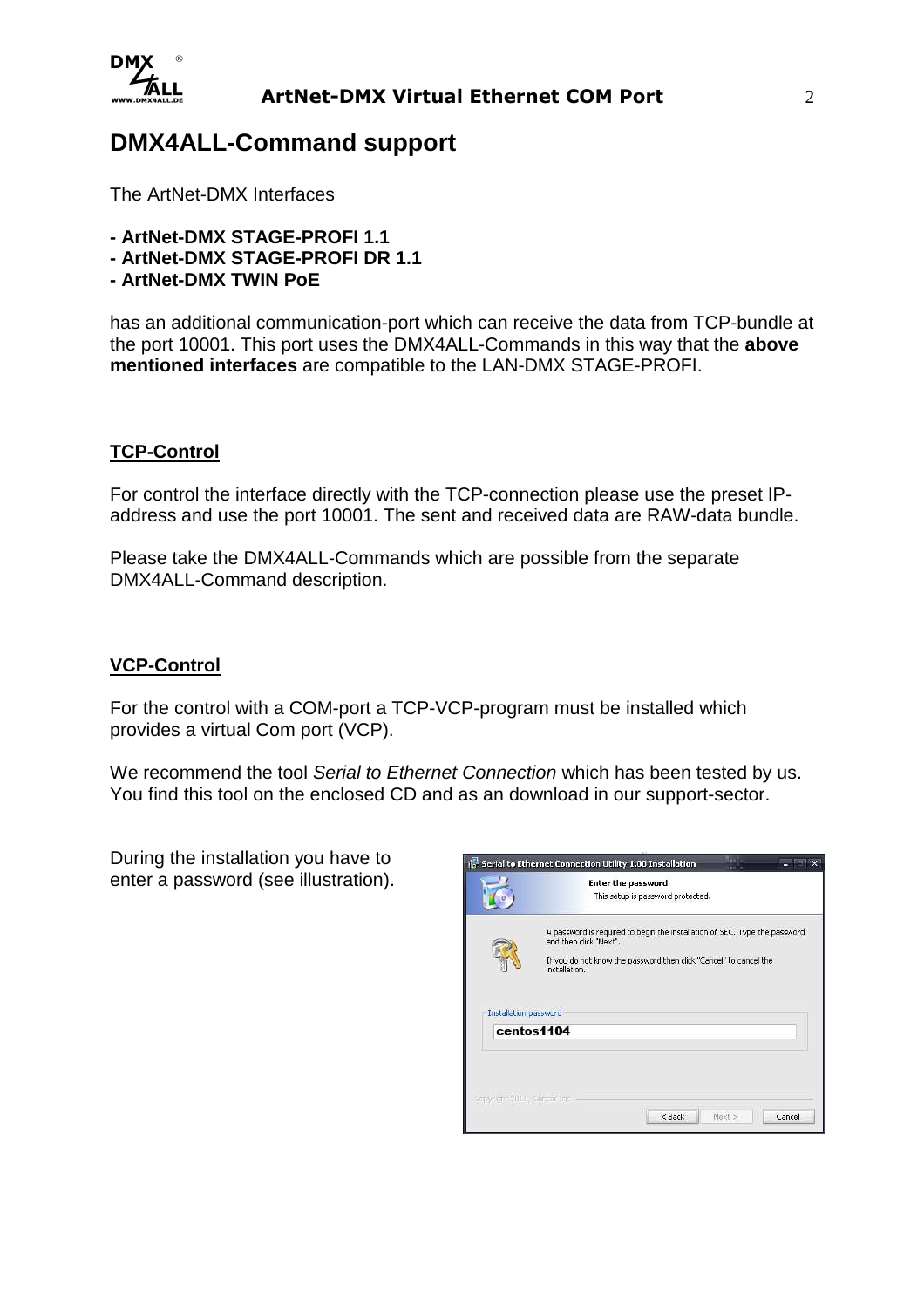

After the installation start the tool  $<sub>n</sub>$ </sub> Sentos SEC" which is on the desktop. Now add a VCP with Add and specify the parameter for the VCP-port.

Make sure, that you use the IP which is adjusted about the web browser.

Finally, click **Update all** in the main menu window for activating the VCP. Now, the status became Available and the COM-port will be displayed in the device manager.

| <b>Edit Virtual COM Port</b> |        |                            | <b>BUT IT</b><br>m |  |
|------------------------------|--------|----------------------------|--------------------|--|
| COM Name   COM5              |        |                            | Type<br>Client     |  |
| IP Address                   |        | 2, 0, 0, 10                |                    |  |
| Port                         | 10001  | Net, Protocol              | RAW                |  |
| Remark                       |        | ArtNet-DMX STAGE-PROFI 1.1 |                    |  |
|                              | Cancel | ОК                         |                    |  |

| 畾 |                |        | Serial to Ethernet Utility R-1.00 |            | 2011(c) Centos Inc. |           | <b>Harry</b><br>m.        | $ \Box$ $x$ |
|---|----------------|--------|-----------------------------------|------------|---------------------|-----------|---------------------------|-------------|
|   | Add            | Edit   | Remove                            | Remove all | Load list           | Save list |                           | Help        |
|   | COM#           | Type   | IP Address                        | Port       | Net. Protocol       | Status    | Remark                    |             |
|   | COM5           | Client | 2.0.0.10                          | 10001      | RAW                 | Available | ArtNet-DMX STAGE-PROFI 1. |             |
|   |                |        |                                   |            |                     |           |                           |             |
|   |                |        |                                   |            |                     |           |                           |             |
|   |                |        |                                   |            |                     |           |                           |             |
|   |                |        |                                   |            |                     |           |                           |             |
|   |                |        |                                   |            |                     |           |                           |             |
|   |                |        |                                   |            |                     |           |                           |             |
|   |                |        |                                   |            |                     |           |                           |             |
|   |                |        |                                   |            |                     |           |                           |             |
|   |                |        |                                   |            |                     |           |                           |             |
|   | $\overline{4}$ |        |                                   |            | $\mathbf{H}$        |           |                           | ь           |
|   |                |        |                                   |            |                     |           |                           |             |
|   | Sort           |        | Update                            | Update all |                     |           |                           | Exit        |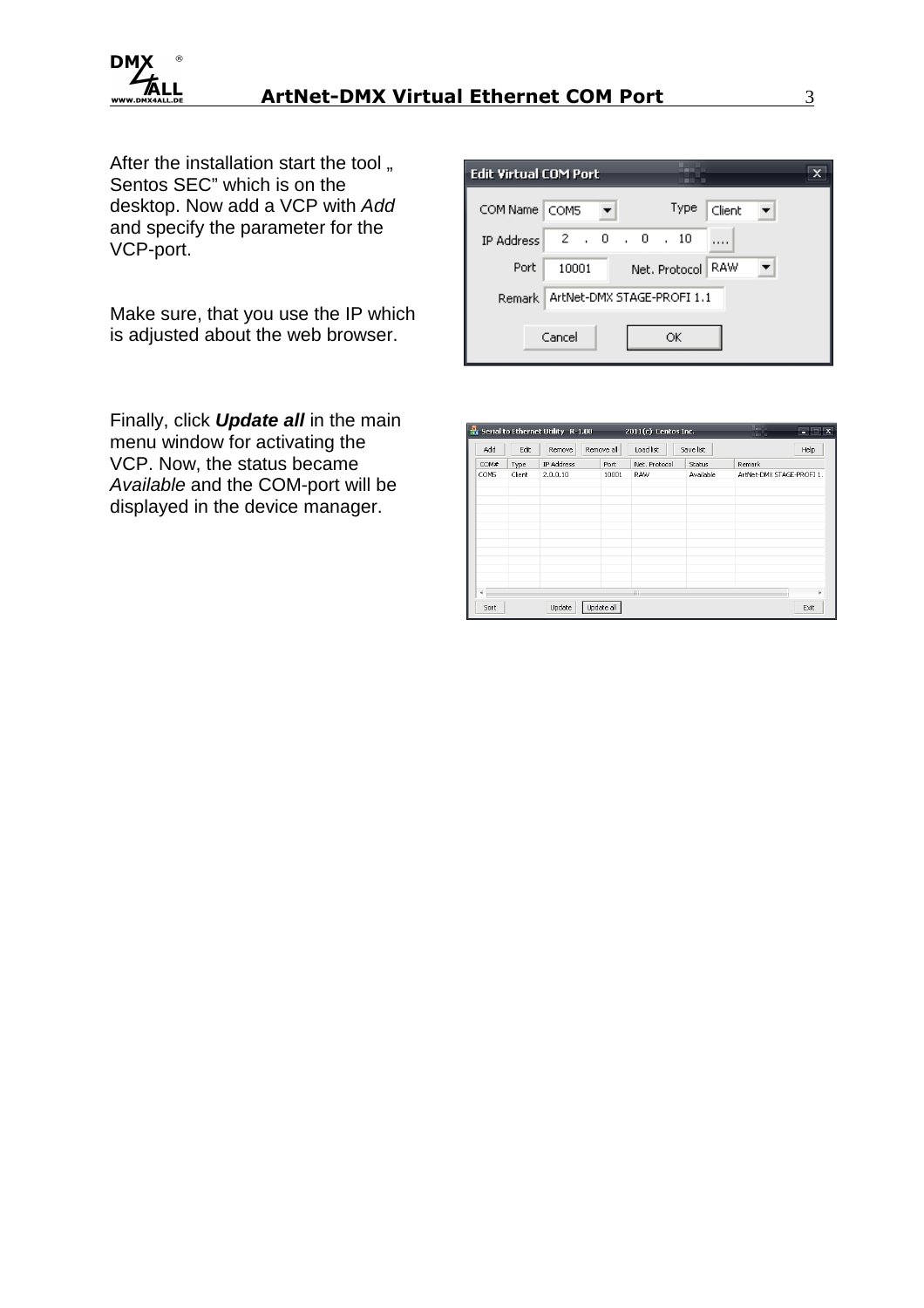

## **Risk-Notes**

You purchased a technical product. Conformable to the best available technology the following risks should not excluded:

**Failure risk:** The device can drop out partially or completely at any time without warning. To reduce the probability of a failure a redundant system structure is necessary.

**Initiation risk:** For the installation of the board, the board must be connected and adjusted to foreign components according to the device paperwork. This work can only be done by qualified personnel, which read the full device paperwork and understand it.

**Operating risk:** The Change or the operation under special conditions of the installed systems/components could as well as hidden defects cause to breakdown within the running time.

**Misusage risk:** Any nonstandard use could cause incalculable risks and is not allowed.

**Warning**: It is not allowed to use the device in an operation, where the safety of persons depend on this device.



.

ArtNet™ is a trade mark of Alderamin Group Ltd. Designed by and Copyright Artistic Licence Holdings Ltd